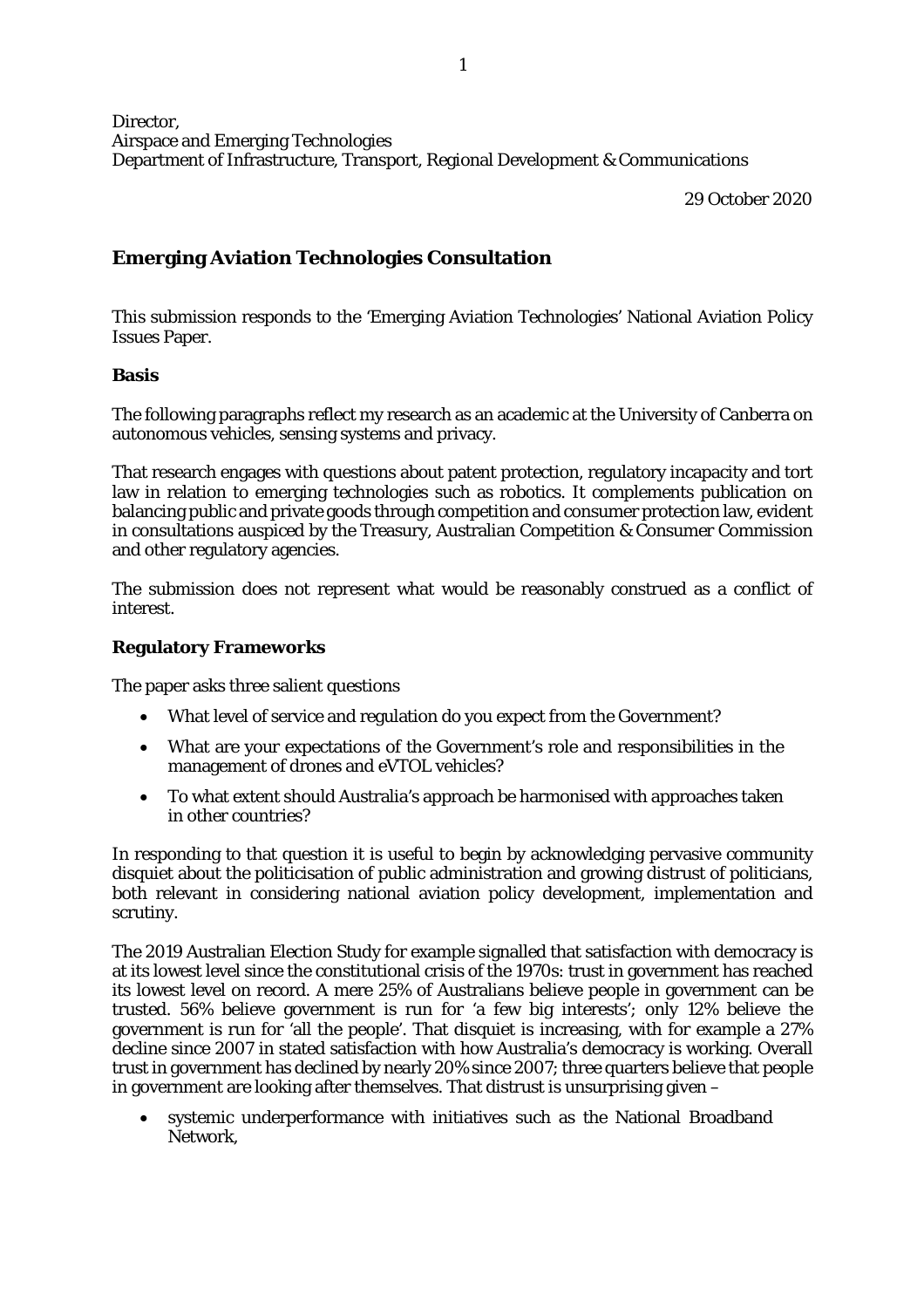- perceptions of corruption at the national, state and local government levels (with several examples in the past month),
- gross ineptitude in property acquisition for aviation infrastructure,
- denial of responsibility for disasters such as RoboDebt, and
- incapacitation of watchdogs such as the Australian National Audit Office.

In considering what level of service and regulation do Australians expect from the Government in relation to aviation policy one answer is accordingly that the community expects government to act honestly, efficiently, transparently and strategically rather than for example being driven by special interests.

The community wants Governments to lead, rather than to engage in mutual blaming or in the denial that we see with climate change. It expects and indeed needs a public discussion of policy questions about contentious issues such as climate change, hate-speech and public health rather than decision-making predetermined by those entities with a privileged but weakly accountable status within the 'Canberra Bubble'.

That expectation is inadequately addressed in the issues paper, particularly when related to initiatives such as the regulatory framework around the *Civil Aviation (Unmanned Aircraft Levy) Bill 2020* (Cth) which involves the Commonwealth imposing a levy on all commercial drones and foreshadowing a levy on non-commercial drones.

Much of the issues paper internalises claims made by drone proponents, such as Wing (a subsidiary of the same US-based conglomerate whose digital platform arm has been subject to strong criticism by the Australian Competition & Consumer Commission and overseas regulators) and consulting firms whose claims (for example the A\$163 billion market value of 'drone powered businesses') do not withstand independent scrutiny.

The community expects a more hard-headed and independent analysis, one that is less impressed by the use of drones for the collection of whale mucus or delivery of coffee and that instead engages with community concerns regarding privacy protection and the importance of a more competitive marketplace.

The paper seeks to elicit expectations of the Government's role and responsibilities in the management of drones and eVTOL vehicles? Disappointingly, it implies that the national government has no role in relation to privacy invasions and other harms, which are tacitly relegated to state governments and seen as trivial relative to hopes for development of a drones supply chain, ironically a supply chain whose skills base is vitiated by radical cuts to tertiary funding and systemic underfunding of the TAFE sector.

The paper acknowledges 'managing public perceptions of privacy and trust in technology is critical to the ability to embed and harness the benefits of technology and innovation'. As discussed below the paper fails to address questions of privacy and trust, instead serving as an exercise in perception management' that is likely to erode rather than build trust within parts of the community that are accustomed to governments not 'walking the talk'. A salient example is misrepresentation by the Health Department and ADHA regarding the MyHR scheme. That unsurprisingly resulted in some 2.5 million Australians choosing not to believe a succession of claims regarding benefits/safeguards and accordingly opting out of that scheme.

The paper correctly assumes that Australia's approach to the regulation of emerging aviation technologies should be harmonised with approaches taken in other countries. In doing so the national government should be harmonising up, encouraging best practice (including accountability on the part of drone operators, discussed below) rather than harmonising down to benefit overseas interests and enshrine a laissez faire regime.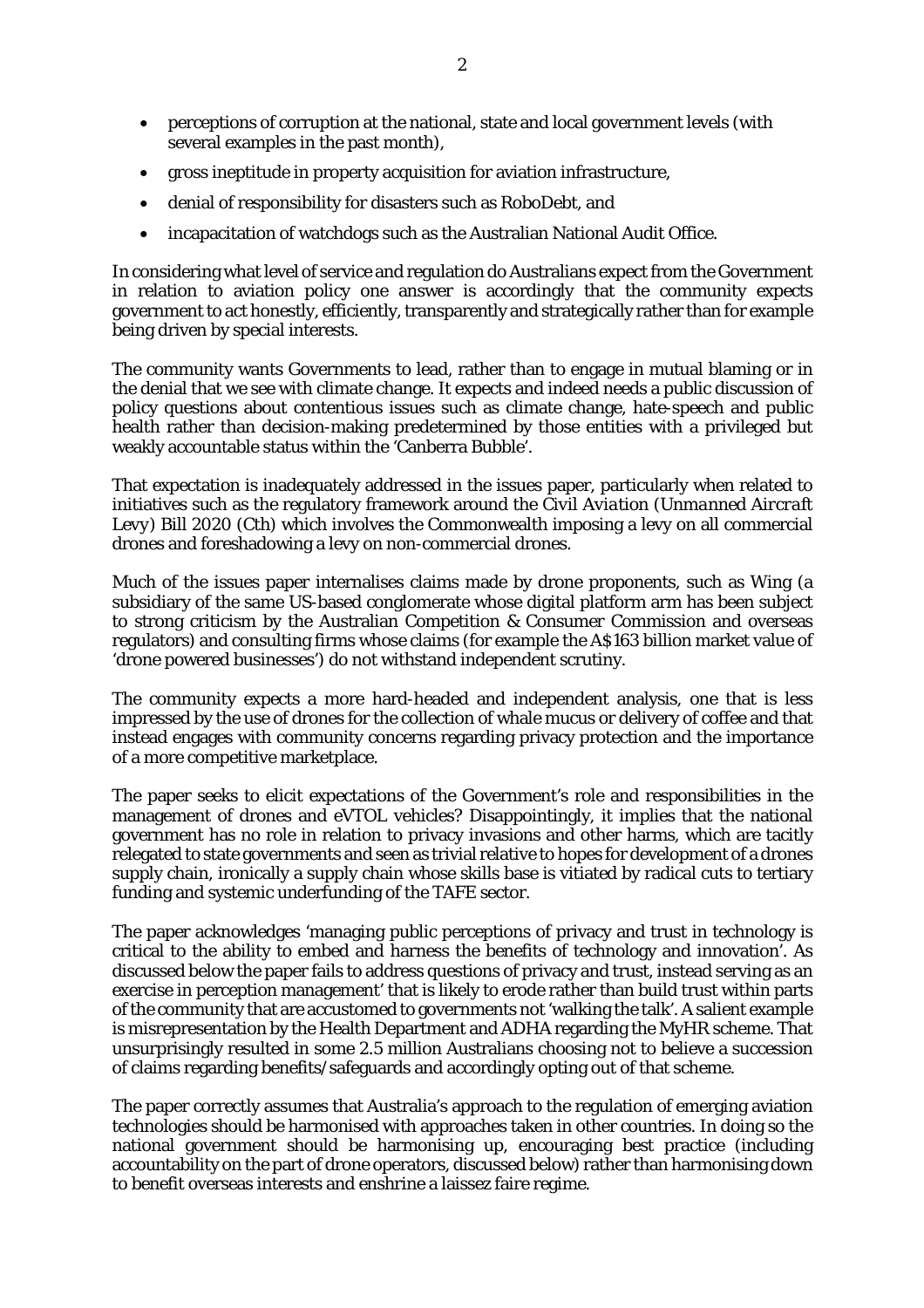## **Avoiding Regulatory Capture**

Aviation has historically been a field in which there is pervasive regulatory capture, evident for example in regulators interpreting their mission as to benefit the entities they regulate rather than consumers and taking at face value claims made by commercial interests that seek to shape regulatory frameworks in ways that are not productive of public goods. The issues paper takes an uncritical view of claims by industry, for example the assertion by Wing (the Alphabet subsidiary) that drone delivery could add \$30 to \$40 million in additional revenue for Australian Capital Territory businesses.

The paper correctly notes that there has been no significant published independent analysis of the potential economic impacts of drones in Australia.

Importantly, there is no significant independent analysis of the actual impact. It is naïve for the Department to rely on self-interested 'insight' from Wing, in the same way that assurances from Google, Facebook and Twitter are problematical. Foxes will typically assure listeners that the future is glorious, particularly if government provides a licence, and advise that complaints from the chickens should be disregarded or that the demise of a few birds is the price we need to pay for innovation that will eventually arrive.

Enthusiasm about new technologies is unsurprising. It is conventional for governments within Australia to act as cheerleaders for the latest 'new new thing' (information technology, nanotechnology, genomics, telemedicine, biometrics, robotics, drones, biotech), whether from perceived opportunities to gain investment in a competition with other jurisdictions or because language such as 'digital transformation' differentiates Ministers and agencies from their rivals. Cautions have accordingly been provided by bodies such as the Productivity Commission.

There *are* benefits from use of drones but as with any new technology that uses a public resource – in this instance airspace – and has externalities such as nuisance there must be an independent evaluation, particularly where large corporations such as Alphabet are seeking a monopoly status, which we see in the Australian Capital Territory.

#### **Privacy Protection in a Federal System**

The Commonwealth Government clearly does see it has power over drones, illustrated by the *Civil Aviation (Unmanned Aircraft Levy) Bill 2020* (Cth) noted above that involves mandatory registration of operators and serves as a revenue generation mechanism. The paper's Item 6 regarding the proposed approach to policy development states that the Government

will lead the development of a nationally consistent approach for managing privacy concerns that balances the impacts on privacy with the needs of drone and eVTOL operations.

Action to implement privacy recommendations made by a succession of law reform commission inquiries (notably those by the Australian Law Reform Commission) and parliamentary committee inquiries is long overdue. It is constitutionally permissible and consistent with the implied rights underlying the national Constitution, irrespective of authority under the international rights agreements to which Australia is a signatory.

Those recommendations reflect widespread community concerns regarding disregard by done operators of privacy in relation to collection and dissemination of data. Those concerns will become more salient in future.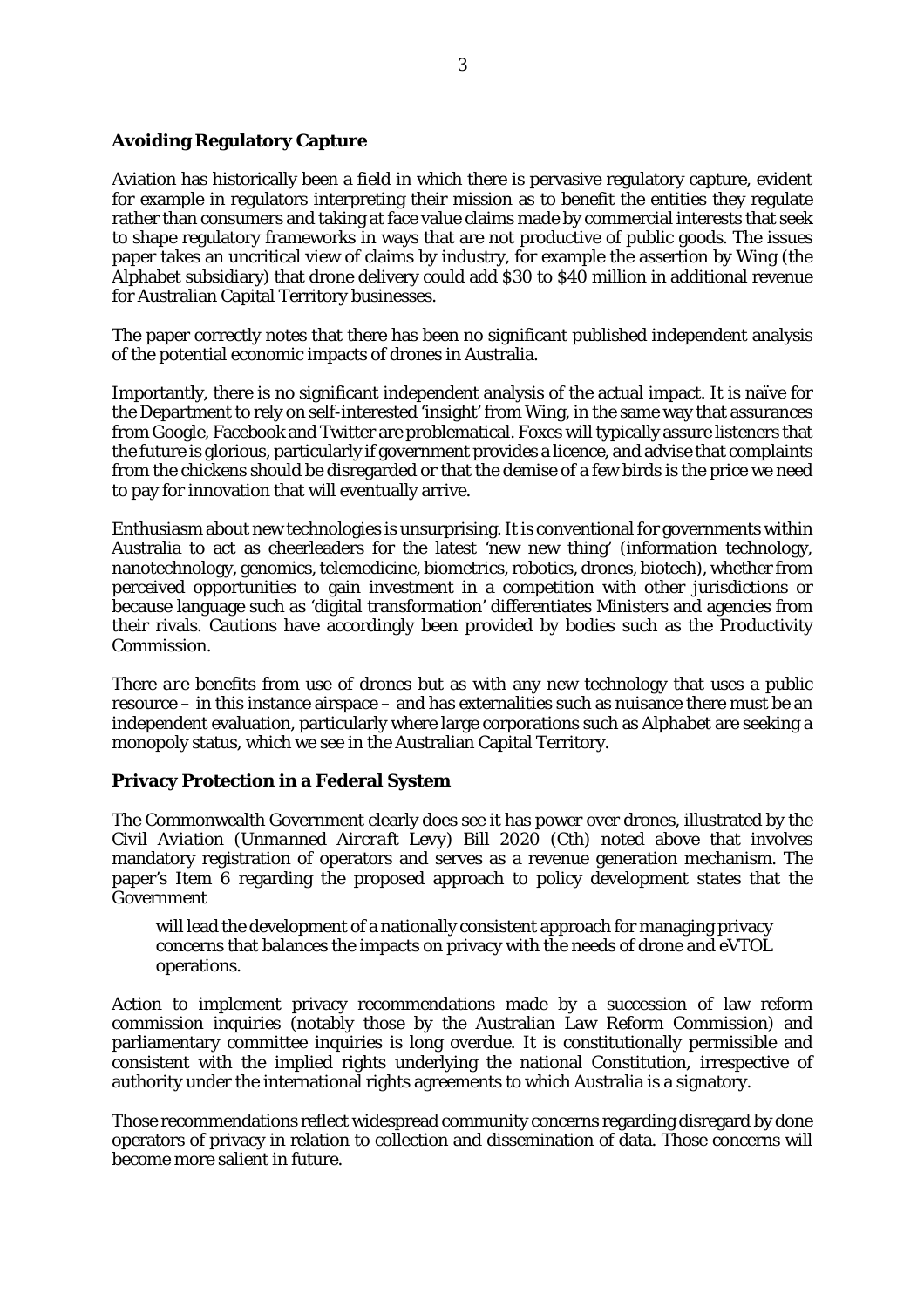They are voiced by agriculturalists, miners, foresters, people in public places and people in residential locations. They are not restricted to thin-skinned sippers of chai lattes in inner suburban metropolitan centres. They are not addressed under the *Privacy Act 1988* (Cth) and state/territory crimes statutes. Reform is necessary

Consistent with comments about the failure of leadership, the paper skips responsibility. Instead it indicates that the national Government (the same Government that sought to abolish the Office of the Australian Information Commissioner and that is fundamentally weakening the *Privacy Act 1988* through the proposed Data Availability & Transparency Acts) will

engage with state and territory governments to consider national harmonisation of state and territory privacy laws

That engagement is a proposal not a statutory obligation. It is merely a promise, if that, to engage about considering.

Australians who have become used to policy u-turns and equivocation about core promises, non-core promises and mere puffery could legitimately ask why hasn't the Attorney-General already engaged with the state/territory governments through the Council of Attorneys-General?

There is no sign that harmonisation is on the CAG agenda. There is no sign that it is regarded as a priority by the Attorney-General or the Prime Minister.

# **Self-regulation is inadequate**

The paper refers to consideration of

the potential for non-binding codes of practice or privacy guidelines applicable to drone operators, and to encourage commercial and community uptake of these when operating a drone.

It is unclear what that consideration would involve and what effect it would have. Australian public policy administration is littered with examples of non-binding codes and guidelines that

- are ignored by minor and/or major actors (ie do not cover the sector).
- are developed by industry (typically to favour the dominant enterprises)
- are interpreted by industry in ways that privilege industry in instances where there is a conflict with an individual or other entity outside the industry and
- have no meaningful sanctions.

The experience of regulation under the Trade Practices Act, Competition & Consumer Act, Privacy Act and Therapeutic Goods Act demonstrates that such codes are often pernicious. Given the Government's ability to use drone regulation as a significant revenue source and its proposed registration of non-commercial rather than merely commercial operators it should exercise leadership by requiring adherence to a clear, consistent and respectful code of practice that is complemented by forward-looking privacy law.

Development of such a Code requires independent public consultation over an appropriate period (ie over a period and in a form sufficient to gain genuine 'commercial and community' input) consistent with the paper's question about expectations of the Government's role and responsibilities.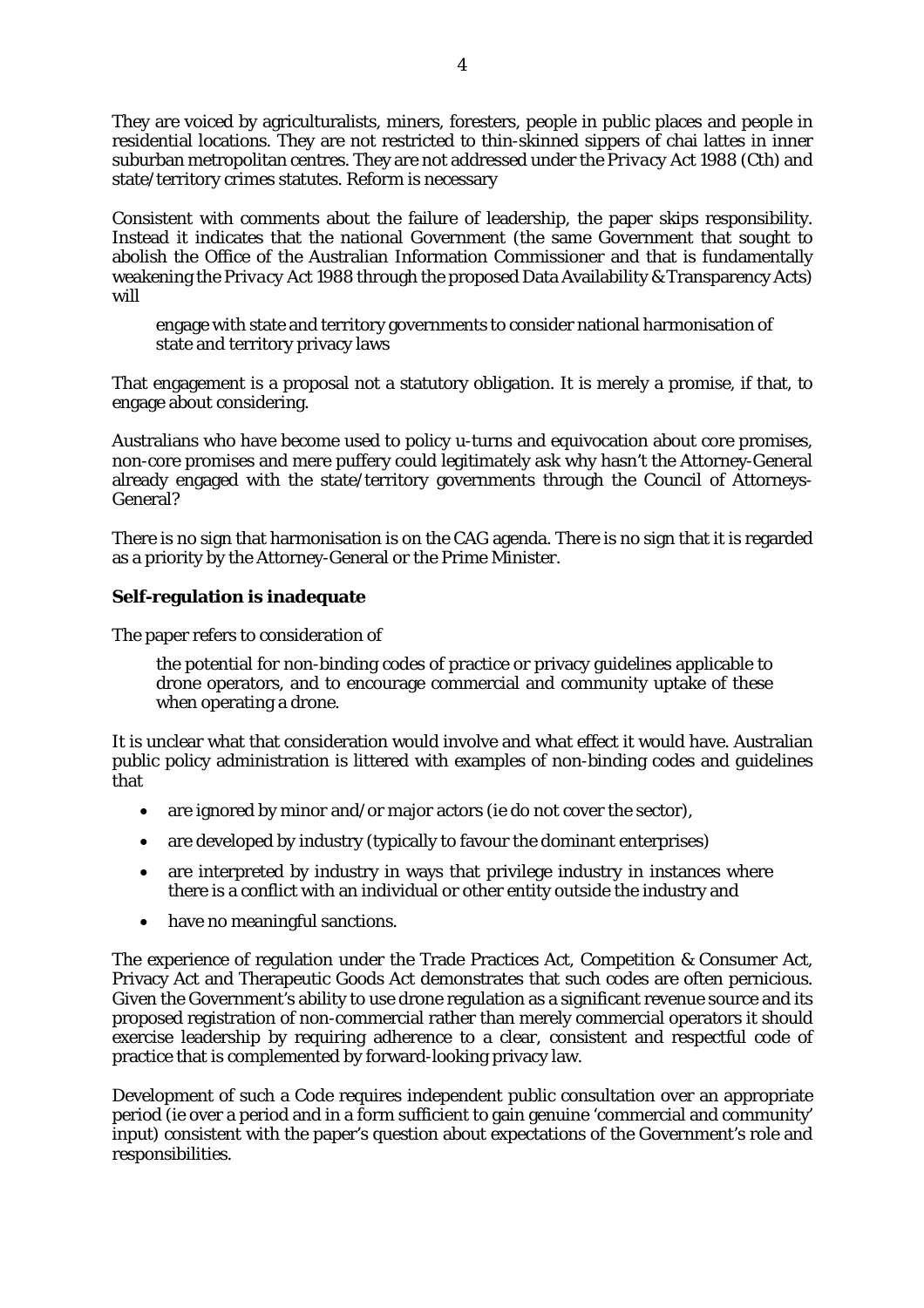#### **Regulation is more than a PO Box**

The paper states that

The Commonwealth will work with States and Territories to develop, as required, a clearer process to handle privacy complaints regarding an inappropriate use of a drone that unduly impacts privacy, causes nuisance or trespasses.

There has not been an authoritative and comprehensive study of complaints regarding "inappropriate" and "appropriate" uses of drones. I specifically refer to 'appropriate', given indications that many people are annoyed by uses that are expressly or implicitly lawful.

In the absence of such a study across all the Australian jurisdictions there are however consistent indications in submissions to state/territory and Commonwealth parliamentary inquiries, media reports, complaints to a range of agencies and queries to academics such as myself that many people are –

- annoyed by the use of drones, including use by government agencies, businesses and individuals or a commercial, recreational or other basis,
- are keen on restricting those uses of drones that do not provide a strong community benefit,
- supportive of law reform to protect themselves, their associates and their livelihoods from inappropriate interference,
- frustrated by the unresponsiveness of Commonwealth and state/territory agencies that they believe are (or instead should be) responsible for dealing with invasions of privacy.

Unresponsiveness matters. Independent research, notably by Burdon and Siganto, has for example demonstrated that people disengage from the Office of the Australian Information Commissioner on the basis that the OAIC takes an unduly long time to resolve complaints. That disengagement is an internationally recognised phenomenon in regulatory studies; in the case of the OAIC it is a function of systemic underfunding of the agency and the OAIC's historically inward-looking corporate culture.

There is a clear requirement for the national government to work with state/territory agencies to quickly develop a seamless process to handling complaints regarding drones. A corollary is that agencies at the national, state and territory levels should be resourced to deal with both queries and complaints about drone use.

It is incumbent on governments to recognise and quickly address complaints regarding drone use, irrespective of whether that use is what is characterised as "inappropriate". That responsiveness is what is both required and legitimately expected of government.

The process should be more than a web page or recorded message that indicates 'do not complain to CASA: we do not deal with privacy' or 'complaints about inappropriate use of drones should be address to x, y and z agencies in your state government'. In essence, the development of the 'process' should be aimed at providing community-centric outcomes rather than shifting responsibility or administrative inconvenience from one agency to another.

It should encompass data collection, with reports that are readily accessible from outside government rather than though FOI requests that are typically rejected on the basis of cost or administrative inconvenience. That data collection and reporting should provide an empirical base for evaluating community unhappiness with intrusive drones, commercial or otherwise,